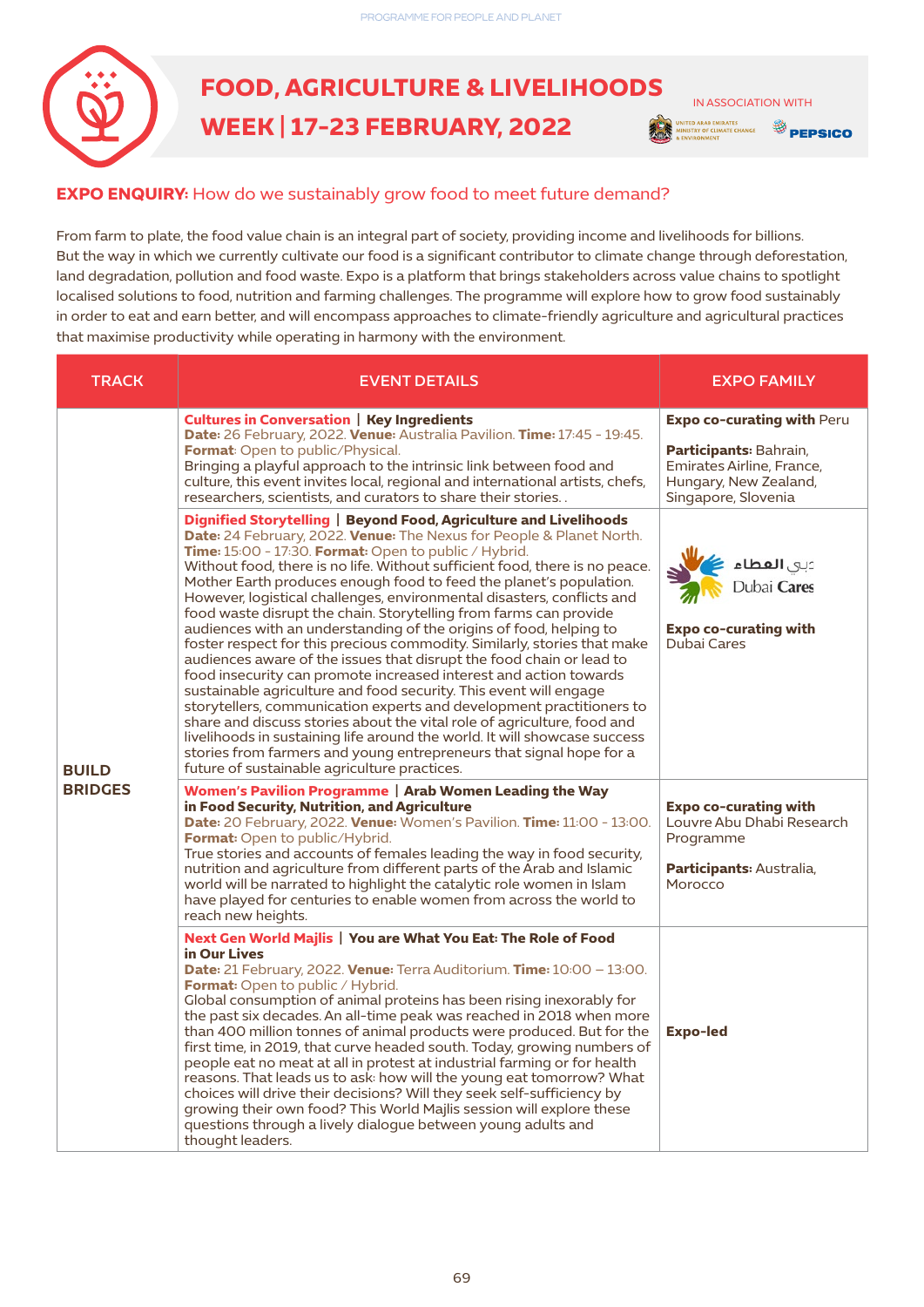| <b>TRACK</b>                         | <b>EVENT DETAILS</b>                                                                                                                                                                                                                                                                                                                                                                                                                                                                                                                                                                                                                                                                                                                                                                                                                                                                                                                                                                                                                                                                                           | <b>EXPO FAMILY</b>                                                                                                                              |
|--------------------------------------|----------------------------------------------------------------------------------------------------------------------------------------------------------------------------------------------------------------------------------------------------------------------------------------------------------------------------------------------------------------------------------------------------------------------------------------------------------------------------------------------------------------------------------------------------------------------------------------------------------------------------------------------------------------------------------------------------------------------------------------------------------------------------------------------------------------------------------------------------------------------------------------------------------------------------------------------------------------------------------------------------------------------------------------------------------------------------------------------------------------|-------------------------------------------------------------------------------------------------------------------------------------------------|
| <b>BUILD</b><br><b>BRIDGES</b>       | World Majlis   Farms of the Future: Feeding the Planet with Technology<br><b>Date:</b> 17 February, 2022. Venue: Australia Pavilion. Time: 16:00 - 18:00.<br>Format: Open to public / Hybrid.<br>By 2050 we will need to feed two billion more people. How can the world<br>ensure the availability of food while simultaneously cutting down on the<br>environmental harm caused by agriculture? What future innovations<br>will help farms be more productive, while reducing their environmental<br>impact? This World Majlis session seeks to answer these questions<br>through a lively conversation that brings together diverse thought<br>leaders, visionaries and changemakers.                                                                                                                                                                                                                                                                                                                                                                                                                       | <b>Expo co-curating with</b><br>Australia<br>Participants: Bahamas,<br>Brazil, New Zealand,<br>Pepsico, Serbia                                  |
|                                      | World Majlis   The Value of Food: Rethinking the Cycle of Food Waste<br>Date: 20 February, 2022. Venue: Terra Auditorium. Time: 16:00 - 18:00.<br><b>Format:</b> Open to public / Hybrid.<br>Approximately one third of the food we produce each year is lost or goes<br>to waste. This creates massive inequalities within populations, causing<br>problems of obesity in some places while, elsewhere, others starve.<br>Moreover, there is an environmental impact. How can<br>we innovate and invest to make supply chains more efficient and reduce<br>waste? How can we make the most of the food that is produced before<br>it is gone? This World Majlis session seeks to answer these questions<br>through a lively conversation that brings together diverse thought<br>leaders, visionaries and changemakers to exchange thoughts and ideas.                                                                                                                                                                                                                                                        | <b>Expo co-curating with</b><br>New Zealand<br>Participants: Australia,<br>Bahrain, Pepsico                                                     |
|                                      | World Majlis   Food for Thought: How will We Eat in the Future?<br><b>Date:</b> 22 February, 2022. <b>Venue:</b> Italy Pavilion. <b>Time:</b> $16:00 - 18:00$ .<br>Format: Open to public / Hybrid.<br>What will the future world's diet look like? Building on the theme of<br>Expo 2015, what innovations in the way we grow and consume food will<br>define diet and nutrition in the coming decades? What will this mean for<br>preserving food heritage and practices? This World Majlis session seeks to<br>answer these questions through a lively conversation that brings together<br>a diverse group of thought leaders, visionaries and changemakers.                                                                                                                                                                                                                                                                                                                                                                                                                                               | <b>Expo co-curating with</b><br>Italy                                                                                                           |
| <b>LEAVE NO</b><br><b>ONE BEHIND</b> | <b>SDG</b>   Good Food for All (Flagship)<br>Date: 20 February, 2022. Venue: DEC Hall 2A South. Time: 12:00 - 15:30.<br>Format: Open to public / Hybrid.<br>Convening chefs, policymakers, entrepreneurs, youth advocates and<br>thought leaders to raise awareness on the importance of food security for<br>human progress, this People-facing Flagship Event will mobilise citizens<br>to act and commit to achieving zero hunger and creating a world with<br>good food for all.                                                                                                                                                                                                                                                                                                                                                                                                                                                                                                                                                                                                                           | <b>Expo-led</b><br>Participants: Bahrain,<br>France, Italy, New Zealand,<br>Oman, PepsiCo, Serbia,<br>Slovenia, Switzerland, USA,<br><b>WFP</b> |
|                                      | Women's Pavilion Programme   Women's World Majlis: From Farmer<br>to Boss Lady: Developing a Gender-equitable Agricultural Sector<br>Date: 21 February, 2022. Venue: Women's Pavilion. Time: 15:00 - 16:30.<br>Format: Open to public / Hybrid.<br>Women produce more than 50 per cent of food worldwide, and up<br>to 80 per cent of national output in some countries. And while these<br>numbers continue to grow, their role stops in the fields. Women are<br>barely represented in the rest of the global food value chain. How do<br>we embrace the feminisation of agriculture, and promote gender-<br>equitable employment and decision-making in the food and agriculture<br>sector? How can we address the challenges women face in food security<br>and nutrition? How can we explore the impact that gender-inclusive<br>agriculture has on ending hunger and poverty and promoting sustainable<br>development? This Women's World Majlis session seeks to answer these<br>questions through a lively conversation that brings together diverse<br>thought leaders, visionaries and changemakers. | <b>Expo co-curating with</b><br>USA<br>Participants: Brazil,<br>New Zealand, PepsiCo,<br>Peru, Serbia                                           |
|                                      | <b>Expo Live Impact Series   Solving the Cash Flow Challenge for Small-</b><br>hold Farmers<br>Date: 17 February, 2022. Venue: The Hub, The Good Place. Time: 16:00-<br>16:45. Format: Open to public / Hybrid.<br>A panel discussion on how innovative finance models and technology<br>can be leveraged to improve farmer livelihoods.                                                                                                                                                                                                                                                                                                                                                                                                                                                                                                                                                                                                                                                                                                                                                                       | <b>Expo-led</b><br><b>Global Innovators</b><br>from: Cameroon, Mali,<br>Philippines                                                             |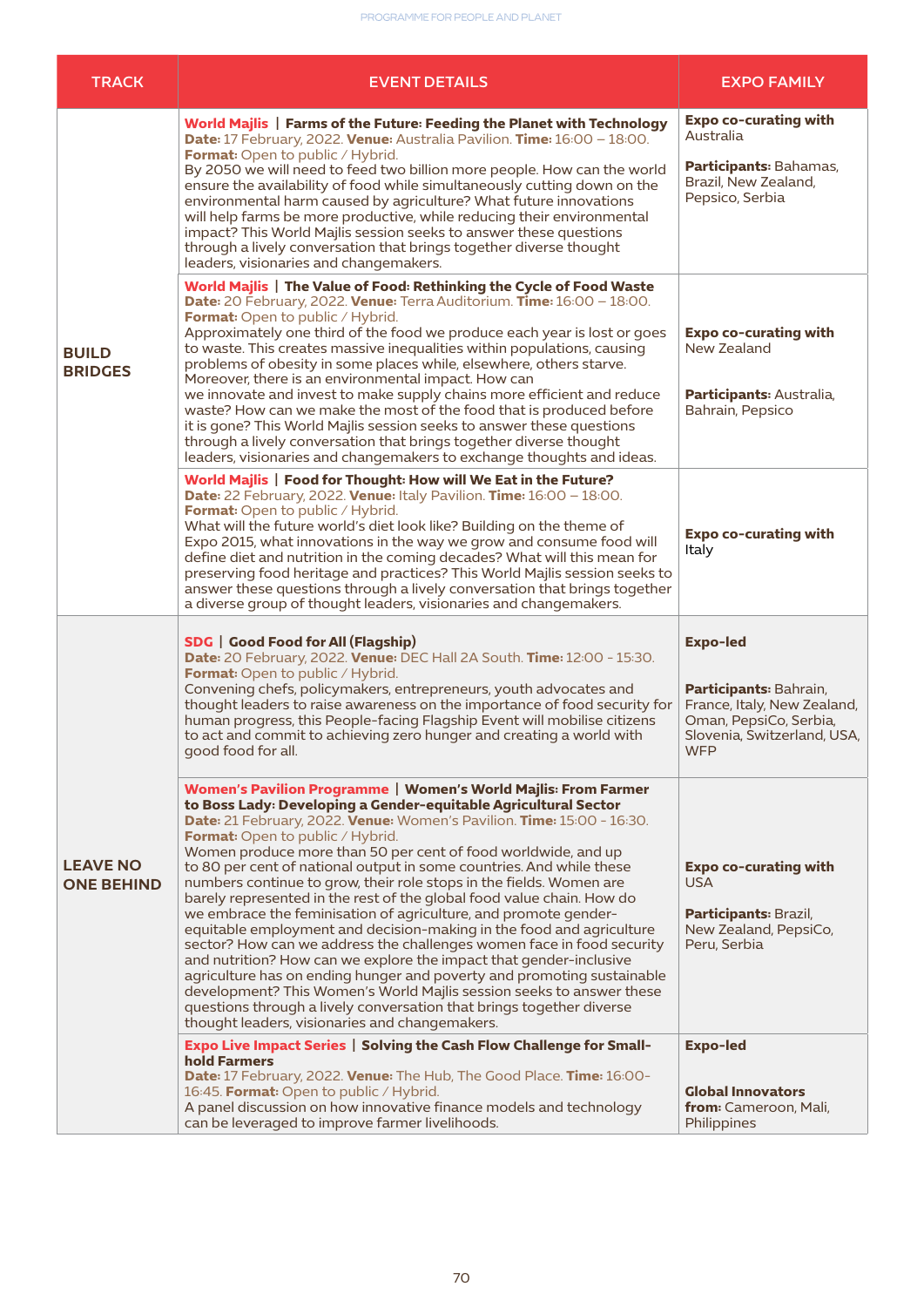| <b>TRACK</b>                         | <b>EVENT DETAILS</b>                                                                                                                                                                                                                                                                                                                                                                                                                                                                                                                                 | <b>EXPO FAMILY</b>                                                                                                                                                              |
|--------------------------------------|------------------------------------------------------------------------------------------------------------------------------------------------------------------------------------------------------------------------------------------------------------------------------------------------------------------------------------------------------------------------------------------------------------------------------------------------------------------------------------------------------------------------------------------------------|---------------------------------------------------------------------------------------------------------------------------------------------------------------------------------|
| <b>LEAVE NO</b><br><b>ONE BEHIND</b> | Expo Live Impact Series   How Products Have a Story (and why People<br><b>Should Know)</b>                                                                                                                                                                                                                                                                                                                                                                                                                                                           | <b>Expo-led</b>                                                                                                                                                                 |
|                                      | Date: 18 February, 2022. Venue: The Hub, The Good Place. Time: 16:00-<br>16:45. Format: Open to public / Hybrid.<br>An exploration of how knowledge of the source of a product can<br>positively impact consumer behaviour.                                                                                                                                                                                                                                                                                                                          | <b>Global Innovators from:</b><br>Ghana, Peru, Thailand                                                                                                                         |
|                                      | <b>Expo Live Impact Series   Bringing Farmers and Growers the Right</b><br>Data<br>Date: 21 February, 2022. Venue: The Hub, The Good Place. Time: 16:00-                                                                                                                                                                                                                                                                                                                                                                                             | <b>Expo-led</b>                                                                                                                                                                 |
|                                      | 16:45. Format: Open to public / Hybrid.<br>A discussion of the capabilities and accuracy of data in the agriculture<br>sector, and different methods of using data science to produce maximum<br>agricultural output.                                                                                                                                                                                                                                                                                                                                | <b>Global Innovators from:</b><br>Slovakia, Sweden<br>Participants: Serbia                                                                                                      |
|                                      | <b>Expo Live Impact Series   Simplifying Agricultural Supply Chains</b><br>(and How Tech Can Help)<br>Date: 21 February, 2022. Venue: The Hub, The Good Place. Time: 17:30-<br>18:15. Format: Open to public / Hybrid.<br>How digital platforms are being leveraged to bring demand and                                                                                                                                                                                                                                                              | <b>Expo-led</b><br><b>Global Innovators from:</b><br>Australia, Kenya                                                                                                           |
|                                      | confidence to small-hold farmers.<br><b>Expo Live Impact Series   Pushing the Boundaries of Agriculture</b><br>Date: 22 February, 2022. Venue: The Hub, The Good Place.<br>Time: 16:00-16:45. Format: Open to public / Hybrid.                                                                                                                                                                                                                                                                                                                       | <b>Expo-led</b>                                                                                                                                                                 |
|                                      | Global solutions for ensuring food security and livelihoods in<br>marginalised communities.                                                                                                                                                                                                                                                                                                                                                                                                                                                          | <b>Global Innovators from:</b><br>Kenya, UAE                                                                                                                                    |
|                                      | Expo Live Impact Series   Innovations Bringing an End to Food Waste<br>Date: 23 February, 2022. Venue: The Hub, The Good Place. Time: 16:00-<br>16:45. Format: Open to public / Hybrid.<br>A panel discussion bringing to light solutions across the world that<br>prevent food waste, from farming to consumption.                                                                                                                                                                                                                                  | <b>Expo-led</b><br><b>Global Innovators from:</b><br>India, Japan, Ukraine, USA                                                                                                 |
| <b>THRIVE</b><br><b>TOGETHER</b>     | <b>Food, Agriculture &amp; Livelihoods Business Forum</b><br><b>Date:</b> 21 February, 2022. Venue: DEC Hall 2A North. Time: 09:00 - 17:15.                                                                                                                                                                                                                                                                                                                                                                                                          | غارفته درياب<br><b>JUBAI CHAMBER</b>                                                                                                                                            |
|                                      | Format: Open to public / Hybrid.<br>This Business Forum will be a platform to highlight non-traditional<br>business opportunities, cutting-edge technologies, and progress<br>achieved by the UAE, participating countries and Expo Partners in the<br>spheres of the food, agriculture and livelihoods sectors. The Forum will<br>also be an opportunity for Partners to have meaningful conversations                                                                                                                                              | <b>Expo co-curating with</b><br>Dubai Chamber of<br>Commerce, Estonia and<br>New Zealand                                                                                        |
|                                      | that ultimately foster knowledge transfer and business opportunities.                                                                                                                                                                                                                                                                                                                                                                                                                                                                                | <b>Participants: Brazil, Costa</b><br>Rica, Cyprus, Estonia,<br>Ghana, Hungary, India,<br>Morocco, Netherlands,<br>PepsiCo, South Korea,<br>Trinidad and Tobago, UAE,<br>Zambia |
| <b>LIVE IN</b><br><b>BALANCE</b>     | Sustainability (d Expo   Nature's Harvest: Growing Sustainably<br>for a Growing World                                                                                                                                                                                                                                                                                                                                                                                                                                                                |                                                                                                                                                                                 |
|                                      | Date: 19 February, 2022. Venue: The Nexus for People & Planet South.<br>Time: 10.00 - 13.00. Format: Open to public / Hybrid.<br>This event will focus on sustainable agricultural practices through a<br>local and global lens, and explore traditional and innovative forms of<br>agriculture. It will also highlight the integration of urban agriculture into<br>the Expo site, and provide a platform for International Participants to<br>share how they have incorporated food and agriculture into their pavilion<br>and exhibition designs. | Expo co-curating with USA<br>Participants: Malaysia,<br>New Zealand, Slovenia                                                                                                   |